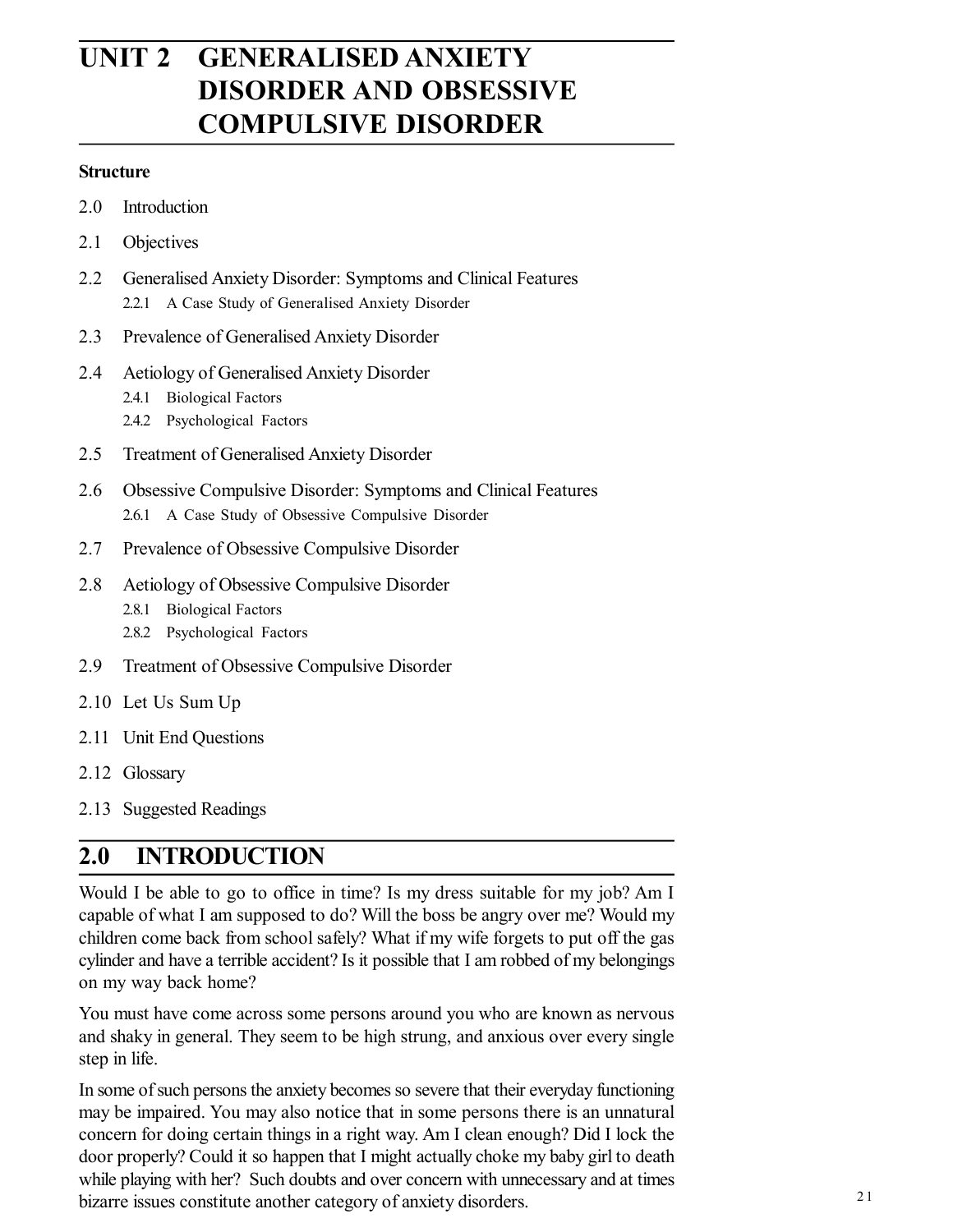In this unit you would learn about two such disorders: Generalised Anxiety Disorder and Obsessive Compulsive Disorder. Both these disorders are characterised by prolonged and continuous anxiety. In the earlier unit you have learnt about panic attack and phobia, which are episodic and may be in response to specific conditions. The two disorders that you would be learning in this section are characterised by relatively persistent anxiety and reduce the overall functionality of the individual. You would also read case studies exemplifying the typical symptoms. The names of all case studies used here are fictitious and all important identifying information has been changed to maintain anonymity of the persons.

# **2.1 OBJECTIVES**

After you complete this unit, you will be able to:

- Define generalised anxiety disorders;
- Describe the symptoms of generalised anxiety disorder;
- Discuss the aetiology of generalised anxiety disorder;
- Explain the treatment of generalised anxiety disorder;
- Describe the symptoms of obsessive compulsive disorder;
- Analyse the aetiology of obsessive compulsive disorder; and
- Elucidate the treatment of obsessive compulsive disorder.

# **2.2 GENERALISED ANXIETY DISORDER (GAD): SYMPTOMS AND CLINICAL FEATURES**

You may very well guess from the nomenclature itself that Generalised Anxiety Disorder (popularly known as GAD) is an over generalised anxiety over many things. GAD is characterised by excessive and irrational anxiety over minor things. The DSM IV –TR characterises GAD in terms of persistent excessive anxiety and worries which the person finds difficult to control. There are 6 specific symptoms among which at least 3 must be present to be diagnosed as GAD. These are:

- Restlessness or feeling keyed up
- Being easily fatigued
- Difficulty in concentrating
- **•** Irritability
- Muscle tension
- Sleep disturbance

GAD is also known as free floating anxiety in psychodynamic terms, because the anxiety does not seem to be bound to one or few specific issues. The person typically is terrified of different possible mishaps. If you convince the person of the irrationality of one issue, or if, in the course of natural affairs, one issue is resolved, the person takes up a second and a third issue and focuses on them. Concentration to anything for a given period of time becomes extremely difficult, as some or other point of anxiety always comes up. Somatic complaints like sweating, flushing, palpitation, upset stomach, lump in throat, frequent urination, rapid breathing, twitches and tics are common. The person becomes fidgety, irritable and easily fatigued. Often vivid imageries of the disaster accompany the restlessness. Impatience, anger outbursts and insomnia are common.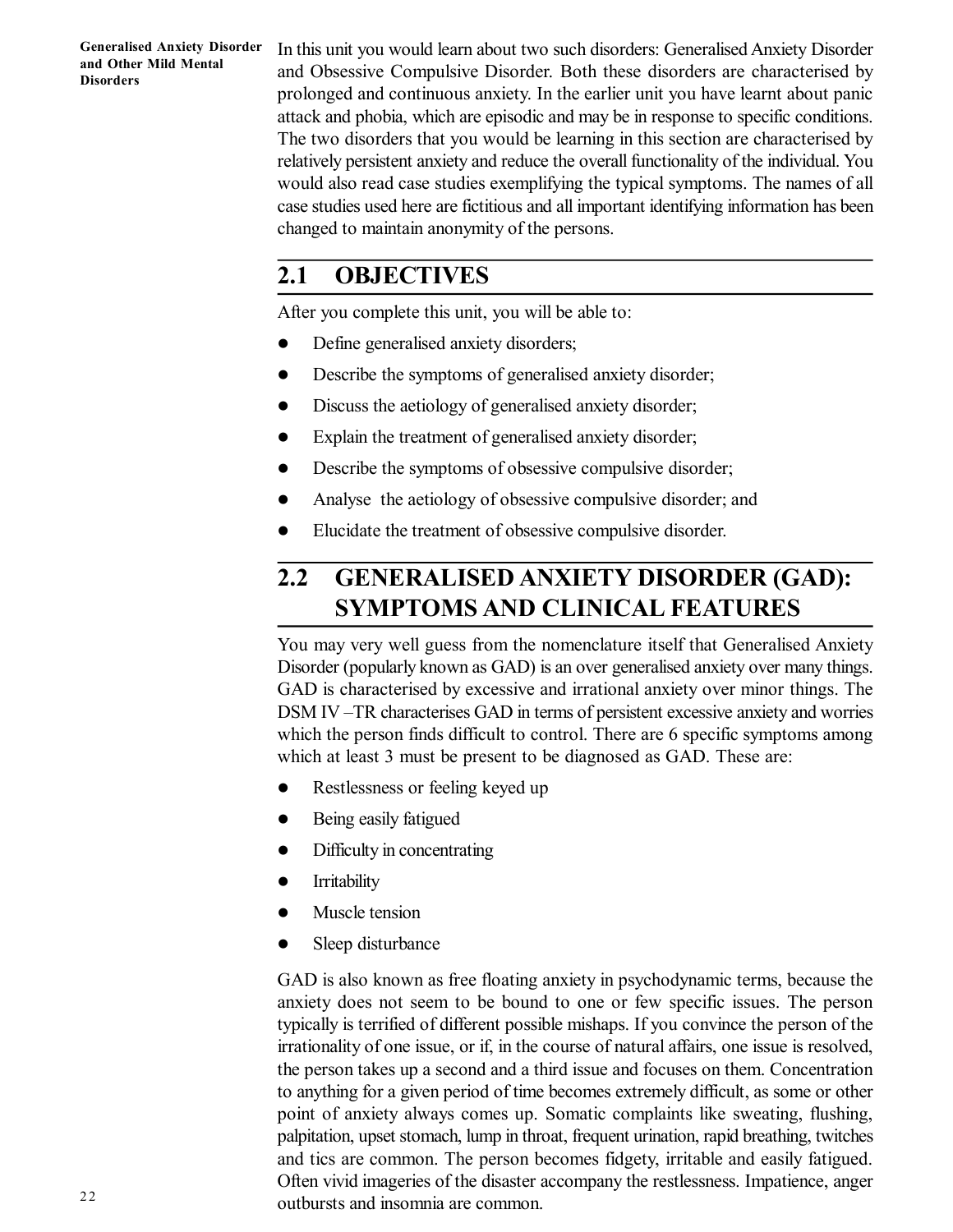Many persons with GAD lead their life more or less normally without consulting any doctor. They have some functional impairment and difficulties within the family; but the problems may be somewhat manageable with some support from the close ones. For about one third cases, spontaneous recovery takes place at some point in life. For others the problem is severe enough to seek medical consultation, although the chief complaint is often presented as somatic problems or insomnia.

## **2.2.1 A Case Study of Generalised Anxiety Disorder**

Fatema, now a housewife of 35 years of age, had always been nervous since her childhood. During her school days, she had been anxious for her studies and examinations. She was also extremely upset if any of her friends talked ill about her or the teachers scolded her. At home she became greatly worried if her father came home later than usual. She apprehended some accident. She was admitted to college, but did not finish her graduation. She married at the age of 22. Her husband had a small business in the town. Fatema was from the very beginning apprehensive about the possible failure of her husband's business and worried over any temporary loss that occurred. Initially her husband was glad to see her worried, as he interpreted it as her attachment to him. Gradually he became irritated at the constant worry and negative predictions she had. He tried to convince her that every business has its own ups and downs, and there is nothing to be worried about. The effort was of little effect. At the age of 26 Fatema gave birth to a girl, and after four years to a boy. During pregnancy she was extremely fearful that the pregnancy would go wrong and some damage might occur to her unborn child. Fatema's family consulted some 'pirbaba' (local saint) who gave her some pious water and assured her that everything would be alright, and she was consoled a bit. Now her daughter being in puberty, Fatema is extremely worried that some harm might befall her, and remains anxious till the girl comes back home from school. Fatema fears that she might be assaulted on her way back home. Fatema's son is also growing up, and Fatema is worried that he might hurt himself during play. She reports bad dreams and apprehends that these might come true. She restricts her son's movement causing lots of argument and dissatisfaction within the family. However, she becomes so anxious and starts crying instead of rationally justifying her stand that her husband and children ultimately compromise with her demands. Fatema remained happy and relaxed for a negligible period of her life, always apprehending that some danger might befall her and her loved ones. She is a frequent visitor to the 'pirbaba', and remains temporarily calm only after he had blessed her for a safe life.

# **2.3 PREVALENCE OF GENERALISED ANXIETY DISORDER**

The prevalence rate of GAD is quite high, estimated to be about about 3% to 5% of the general population. It usually begins in the teens and is more common in women. It often has other anxiety disorders and mood disorders as co-morbid condition.

# **2.4 AETIOLOGY OF GENERALISED ANXIETY DISORDER**

The aetilogy of GAD may be classified into two groups i.e.

- i) biological and
- ii) psychological factors.

**Generalised Anxity Disorder and Obsessive Compulsive Disorder**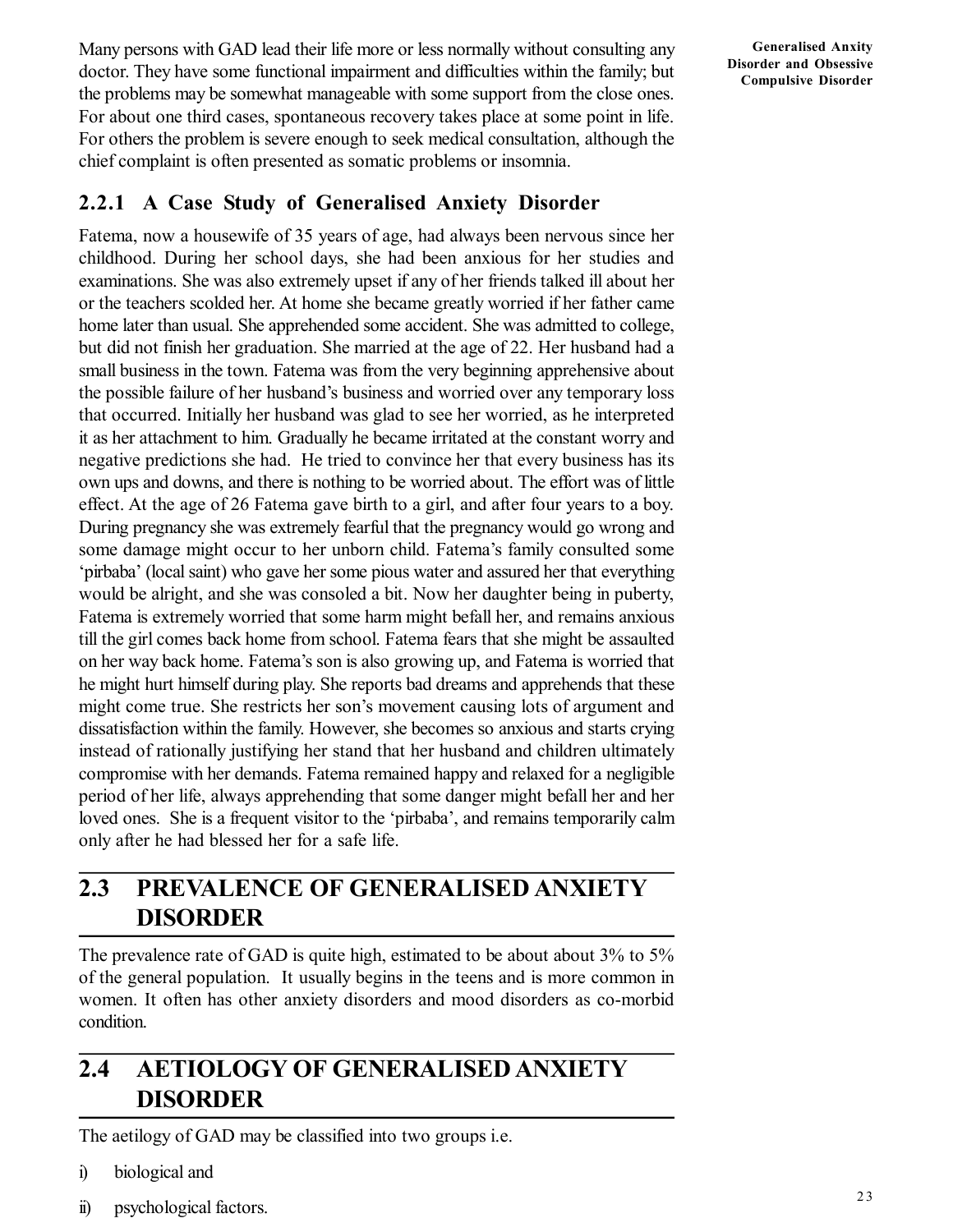## **2.4.1 Biological Factors**

- 1) **Genetic factors:** Research indicates a moderate role of genetic factors. The research in this area has been confounded by the different expressions of anxiety. There is also some indication that GAD and major depressive disorder may share a common underlying genetic predisposition.
- 2) **Brain and biochemical abnormalities:** The neurotransmitter called Gamma aminobutyric acid (GABA) has been implicated in GAD. Deficiency in GABA seems to predispose one toward anxiety. Furthermore, since the cortisol level goes up under stress, the corticotrophine releasing hormone (CRH) has also been considered as playing a significant role in GAD. There are some indications that serotonin and norepinephrine may also have some role in producing GAD.

## **2.4.2 Psychological Factors**

- 1) **Psychoanalytical approach:** The psychoanalytical approach traces the free floating anxiety in GAD to the unconscious conflict between the ego and id impulses, usually sexual and aggressive in nature. It states that we often have socially unaccepted desires, and these desires do not come out in the consciousness because of the repression of the ego. These desires are continuously seeking expression, but are repeatedly thwarted and hence the anxiety. The source of the anxiety is in the unconscious, and therefore, not known. It seeks to be attached to one object or another, with little success.
- 2) **Cognitive behavioural approach:** In the cognitive behavioural approach, the role of worry and sense of mastery has been emphasised. It has been noted that actual occurrence of uncontrollable negative events in life has a role to play in GAD. If you go through the life story of a person suffering from GAD, you may find that the events are usually not as traumatic as in the cases of Post Traumatic Stress Disorder. But there is often a series of small events that generate a perception of lack of control on things around. You may also note that the person's early environment was so construed that she was never allowed to feel safe and relax. A relative lack of safety signals characterises the person with GAD.

You need to remember in this context that worry and anxiety has some positive functions. Anxiety helps you to avoid catastrophe, avoid deeper and disturbing emotional thoughts, coping and preparing for negative events and motivating to do certain things. On the other hand worry impairs the ability to stay happy, reduces sense of well being and makes you vulnerable to uncontrolled or intrusive thoughts. It has also been noted that if you try to stop being anxious, it often has a rebound effect to encourage more intrusive thoughts. Thus a vicious cycle may be formed.

Cognitive theorists have also noted that the information processing of the person with GAD is biased. She detects the threatening events more quickly in comparison to the non-threatening ones. Also, the imagery associated with negative events seems to linger longer and prominently in them.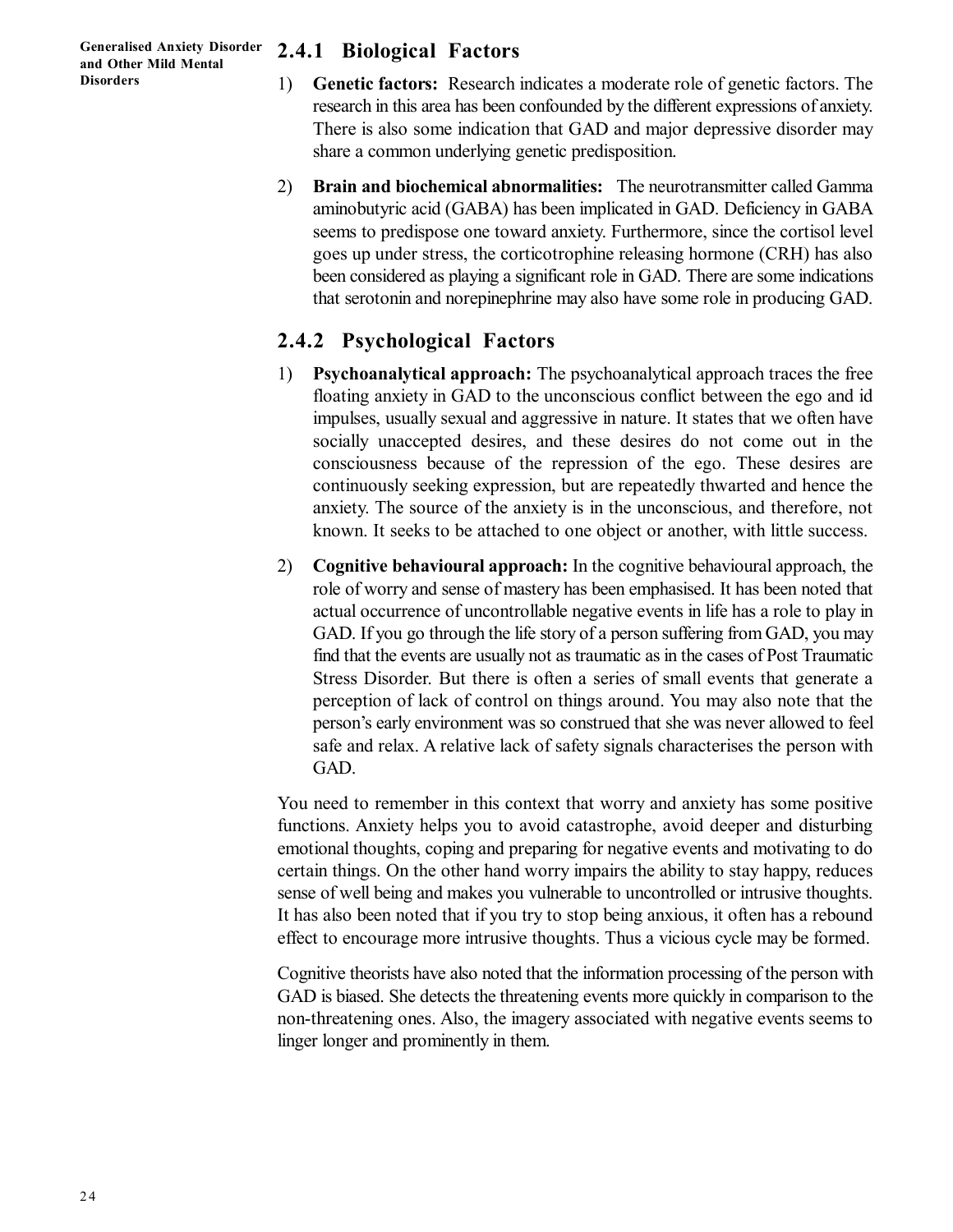### **Diagram** explaining psychoanalytical and cognitive explanation of anxiety disorder

#### **Generalised Anxity Disorder and Obsessive Compulsive Disorder**



**Cognitive Explanation of Generalised Anxiety Disorder**



# **2.5 TREATMENT OF GENERALISED ANXIETY DISORDER**

So far the biochemical treatment is concerned; different drugs from the Benzodiazepine category have been used extensively. While this drug relieves anxiety immediately, it may be habit forming. Another drug called Buspirone is also being prescribed for GAD; however it takes a few weeks to work. Different antidepressants have also been used.

To deal with the psychological factors, you may use a combination of cognitive and behavioural techniques. However, GAD remains one of the relatively difficult anxiety problems to treat, because the direct effort to stop negative thoughts usually results in a renewed invasion of such thoughts. Muscular relaxation may be combined with cognitive restructuring. You may also point out the biased nature of information processing and train your client to avoid catastrophizing tendencies.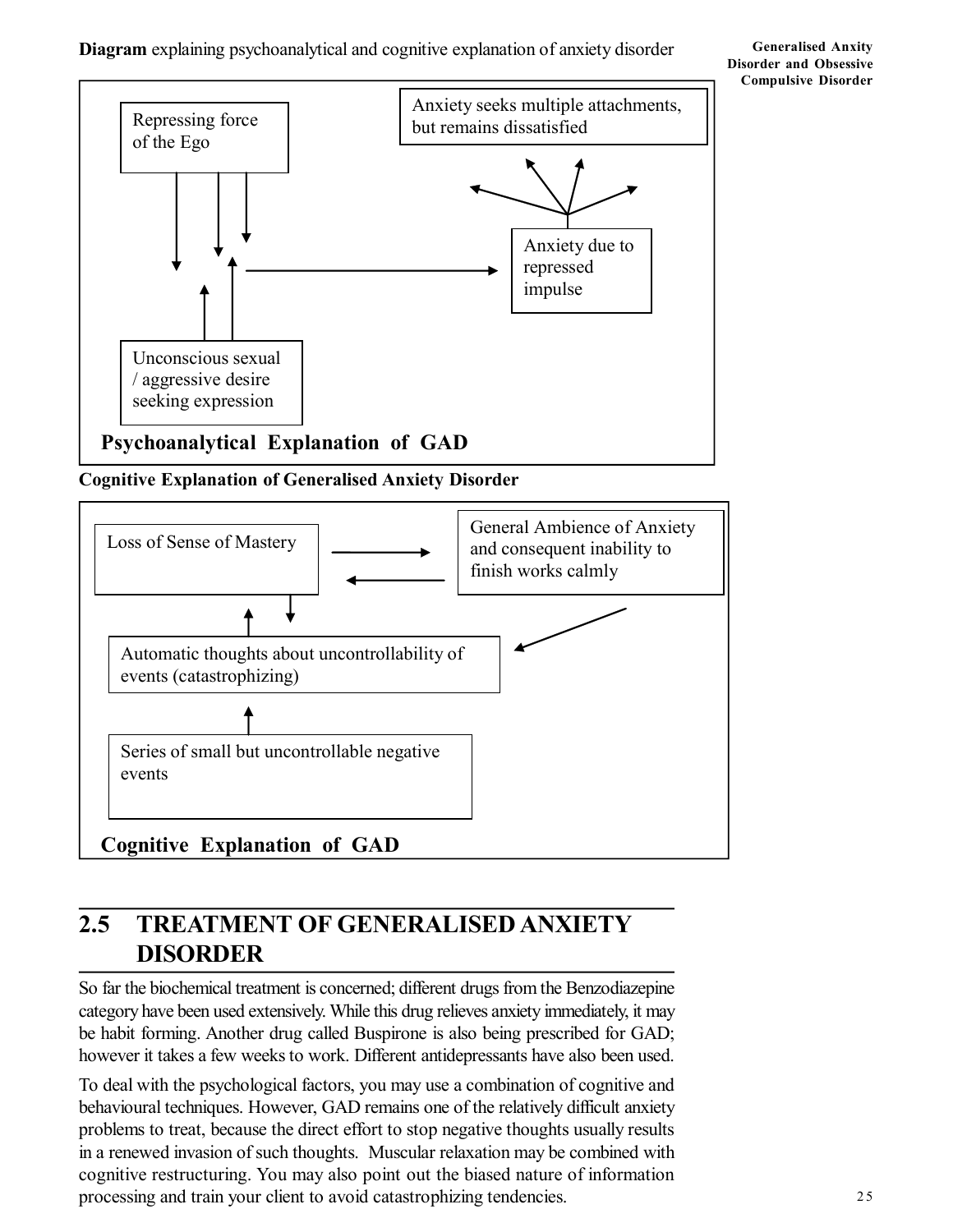**Self Assessment Questions** 1) How many of the six symptoms must be there for GAD to be diagnosed? ................................................................................................................... ................................................................................................................... ................................................................................................................... 2) What is free floating anxiety? ................................................................................................................... ................................................................................................................... ................................................................................................................... 3) What is the nature of cognitive bias in GAD? ................................................................................................................... ................................................................................................................... 4) Write *True* (T) or *False* (F) beside the statement a) In a person with GAD, there are often histories of series of small negative events  $($ ). b) Buspirone is a very quick acting drug ( ).

# **2.6 OBSESSIVE COMPULSIVE DISORDER (OCD): SYMPTOMS AND CLINICAL FEATURES**

You must be acquainted with the word obsessive and compulsive – these two terms have actually been part of everyday language. But you must learn at the very outset to distinguish the layman's usage of obsession and compulsion from their technical usage. Obsession in everyday usage means being engrossed in specific thoughts – you speak of being obsessed with your looks, your daughter's studies, your girlfriend's whereabouts while she is away from you. You also talk of being obsessed with a particular art form, of guns and rifles, of cars, of stamps from different countries. Compulsion means you are forced or compelled to do something. In ordinary language we may use it to be forced from outside (compelled by my parents) or from inside (compelled by my conscience). But you must remember that these are not technically correct use of the terms obsession and compulsion. So long you are happy and in control of these thoughts, and so long these are not intrusive despite your earnest effort to ward them away they are simply fancy words and not components of a disorder.

Technically, obsession means intrusive thoughts, images and impulses often of a negative or unacceptable kind, despite one's desire to get rid of it. Compulsion means being compelled from within to perform certain ritualistic acts, because otherwise you are afraid of some danger befalling you. According to DSM IV- TR, obsessions are recurrent and persistent thoughts, impulses or images that are experienced as intrusive and generate considerable anxiety. These thoughts do not concern real life problems at the moment, and are often irrelevant to present reality. The person has insight and tries to remove these thoughts, but often cannot succeed.

If you look into the content of the obsessive thoughts, you may find unusual fear of contamination, fear of harming oneself or one's own loved ones, religious themes, themes of sexuality specially the unacceptable forms, wishing ill for others (for example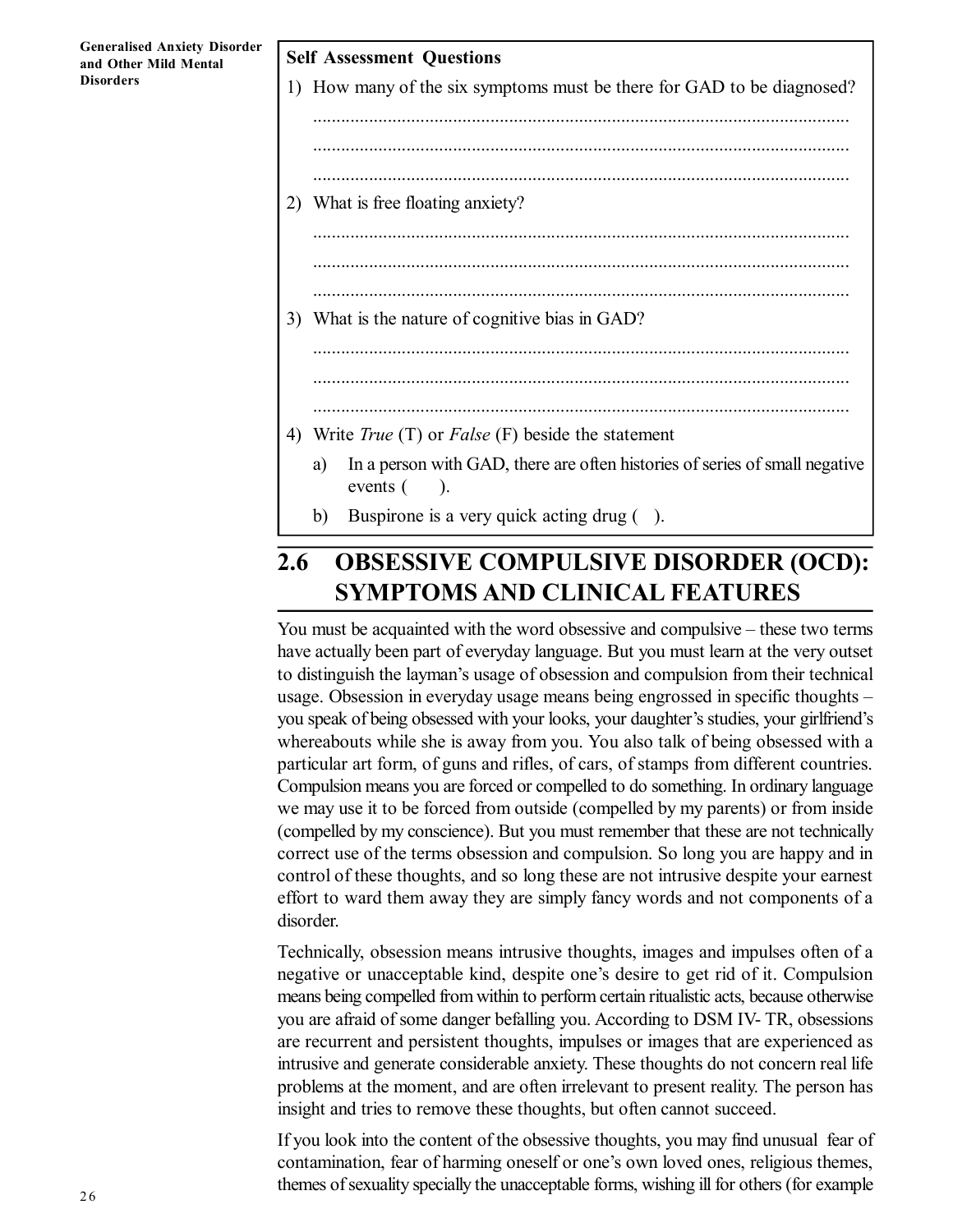wishing one's mother dead), doubt about whether one has accomplished things properly. The person does not want to think of these, and when particularly aggressive and sexual thoughts predominate, considers herself 'bad'. Yet the thoughts continue to haunt her.

Compulsions are repetitive overt behaviours like washing or checking or mental acts like counting or praying in response to an obsessive thought. Compulsions are to be done following rigid rules to prevent or reduce the impact of some dreaded thing or action. After a compulsion is performed the person temporarily feels relieved, but again succumbs to the same cycle.

There are a few primary kinds of compulsive acts. These are cleaning (for example, repeated washing), checking (for example, repeatedly coming back to home to check if the door has been locked properly), counting (for example, counting the number of steps one takes before getting on the bed), repeating (for example, coming back to the first word of the line as one is not sure if she has read it properly), hoarding (for example, collecting things and not being able to dispose of these things), and ordering (for example, arranging books on the table in a particular order each time one leaves the table).

While in most cases, you will find obsessions and compulsion as coexistent, there may be cases where only obsession or compulsion predominates. The obsessions and compulsions take plenty of time from one's daily routine and slow down the entire life process. For some, rituals take the whole day resulting in the sufferer's inability to anything else at all. Sometimes it results in health hazard; you may rub and clean your skin so much and with such material (like raw dettol) that there are wounds on your body. Also for most people there are multiple obsessions and compulsions.

The anxiety accompanying OCD is two fold. In the first place, the obsessive thoughts are unpleasant and anxiety provoking. Compulsions reduce them to some extent, but the very insight that one is compelled to do such useless things causes lack of confidence and severe distress. In fact World Health Organization found obsessive compulsive disorder to be the world's leading cause of disability. It has also been associated with unemployment, marital problem and separation, and impaired social functioning.

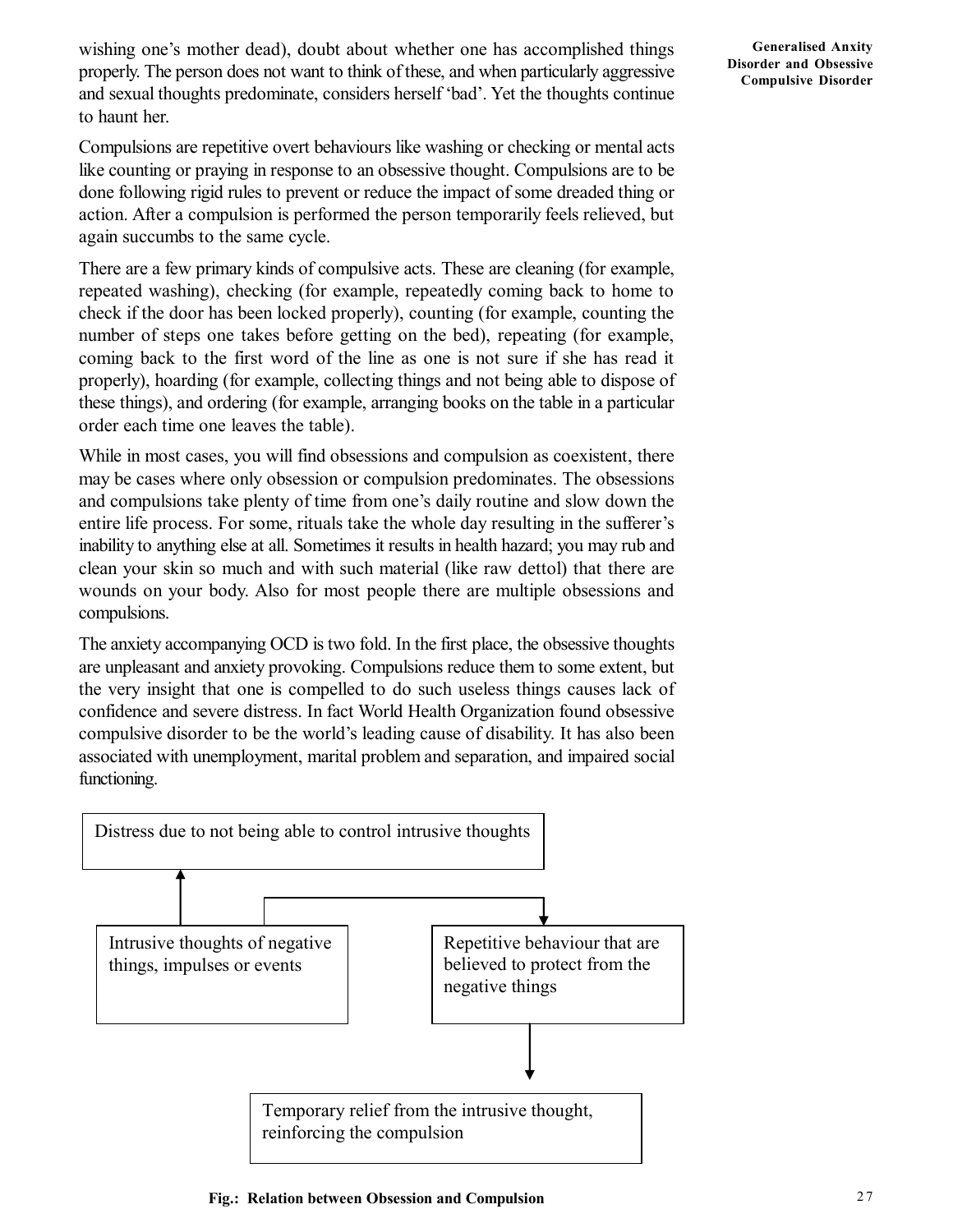## **2.6.1 A Case Study of Obsessive Compulsive Disorder**

Raj is a 26 years old man of considerable intelligence. He comes from an upper middle class family. He is presently employed at a private firm. His difficulty started some ten years back at the late teens, when he was walking on the pavement. He accidentally stepped on something which he did not bother about at the moment. But back home, it came to his mind that it might have been a used condom. He felt very unclean and washed himself thoroughly. He knew that he might have been wrong in his interpretation, but the thought continued to haunt him. Gradually he became afraid of stepping over anything dirty on the street, be it condom, faeces, or sputum. What particularly disturbs him is the vivid imagery of the person who has soiled the street. Now he takes pains to look at the road very carefully before stepping and if ever he sees anything he avoids that particular street for a few days if possible. It so happens that the city he lives in is not particularly clean and often there are actually dirty things on the street. If he sees anything like this he has to wash himself following certain rituals after he reaches home.

Intrusive imagery of filthy sticky things haunts him till he is back home and washes himself. He first washes his face ten times, then his arms, chest, back and legs for specific number of times. He has to take care of his feet particularly, being forced to wash them twenty five times each. The washing ritual has to be completed irrespective of heat and cold, and irrespective of his health, even if he has fever.

He also has to wash the surface of the soap he uses, as that too might be contaminated. Since he needs about three hours to wash himself, he takes dinner quite late and has difficulty waking up in the morning and coping with the stress of his job. As he has to avoid certain streets on certain days, he is often late at his office.

His concentration is failing since he is always thinking if there are filthy things stuck in his feet. With repeated warnings and humiliations from his boss he is thinking of leaving this job and look for another with lower salary but less demanding conditions.

# **2.7 PREVALENCE OF OBSESSIVE COMPULSIVE DISORDER**

OCD seems to be present in about 2% to 3% of general population. Its onset may be in adolescence or early adulthood, and has a gradual onset. Childhood onset is also possible. Usually the cases with childhood onset tend to be very severe. If it becomes severe, it usually turns chronic. The risk is equal for both sexes. However, the content of obsession and compulsion may vary across age and sex. OCD may occur concurrently with depression, phobia, panic disorder, GAD and also body dysmorphic disorder.

# **2.8 AETIOLOGY OF OBSESSIVE COMPULSIVE DISORDER**

Biological and psychological factors play significant role in the genesis of OCD. The obsessive and compulsive symptoms are often similar across cultures and across social class, though the specific content may vary a bit.

## **2.8.1 Biological Factors**

Biological factors include genetic factors and brain abnormality.

1) **Genetic factors:** Moderate genetic inheritance has been observed in case of OCD. There is a moderate concordance rate for monozygotic twins. One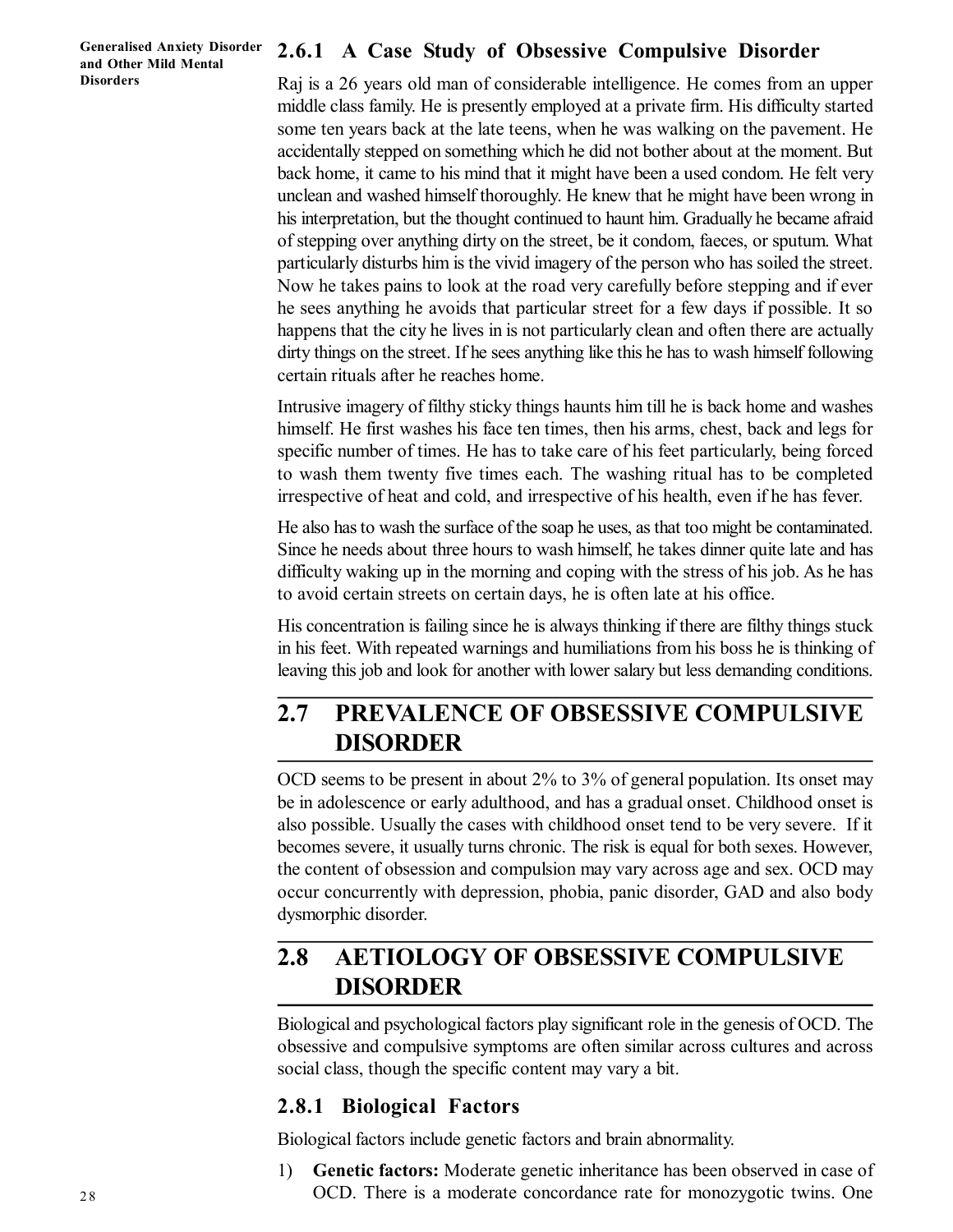strong evidence in favour of genetic basis is the connection of OCD and Tourette's syndrome. Tourette's syndrome is a childhood disorder of chronic tics and has a strong genetic basis. It has been found that a large number of first degree relatives of children with Tourett's syndrome has OCD. OCD has also been found to be associated with childhood autism, again a disease with genetic causes. Evolutionary perspective further suggests that as in case of phobia, there is a preparedness factor in OCD. For example, obsession about contamination is much more common than obsession about pencils.

2) **Brain and biochemical abnormalities:** Some parts of the brain, particularly caudate nucleus, orbital frontal cortex and the cingulated cortex have been found to show excessive metabolic activity in OCD patients. Diseases like encephalitis and brain tumours have also been found to ritualistic behaviour, thus implicating certain parts of the brain abnormality for OCD. There has also been some evidence that increased activity of the neurotransmitter called serotonin and enhanced sensitivity of the stated brains structures to serotonin are also associated with OCD.

## **2.8.2 Psychological Factors**

- 1) **Psychoanalytical theory:** Psychoanalytical approach attributes obsession to a fixation to the anal phase of life. Too strict toilet training predisposes the child toward over conscientiousness. The unconscious impulse to soil and play with filth, natural in a child of anal phase is so strongly prohibited that the child takes recourse to defenses like reaction formation by being overly clean and undoing by rituals. Paradoxically, obsession also provides a way of vicarious satisfaction of the prohibited impulse. If you are thinking for the whole day about how to stay away from dirt, you are, in a way, thinking of dirt only.
- 2) **Learning theories:** Neutral stimuli may be associated through classical conditioning with frightening ideas and become capable of eliciting intense anxiety. For example, Raj may have acquired the fear of dirty things on the street because he was thinking of something negative while walking on the street, and the object on the street became associated with it. Since the connection was not logical, Raj could not explain it. Learning theory further states that since compulsions reduce anxiety to a large extent, they become reinforced and continue in a cyclic manner. One implication of this theory is that if you expose the person to the object that provokes obsession, and then prevent the ritualistic compulsive behaviour, the reinforcement of the compulsion would be withdrawn. Gradually, the person would be able to understand that anxiety reduction is possible without compulsive acts.
- 3) **Cognitive theories:** Cognitive approaches suggest that there are negative automatic thoughts behind obsession. Often the persons with OCD are apparently excessively responsible and perfectionistic. This may have been the result of childhood training. However, if they think of something obnoxious, which we all do occasionally, they cannot separate it from acting it out in reality. This is called thought-action fusion. This fusion makes it easier for catastrophic thinking to take place. Of course, if you think that some harm may come to your friend, and you confuse it with your actually harming the friend, the results would be catastrophic.

Cognitive bias is of course apparent in obsession. The attention of persons with OCD goes easily to the concern of obsession in comparison to any other neutral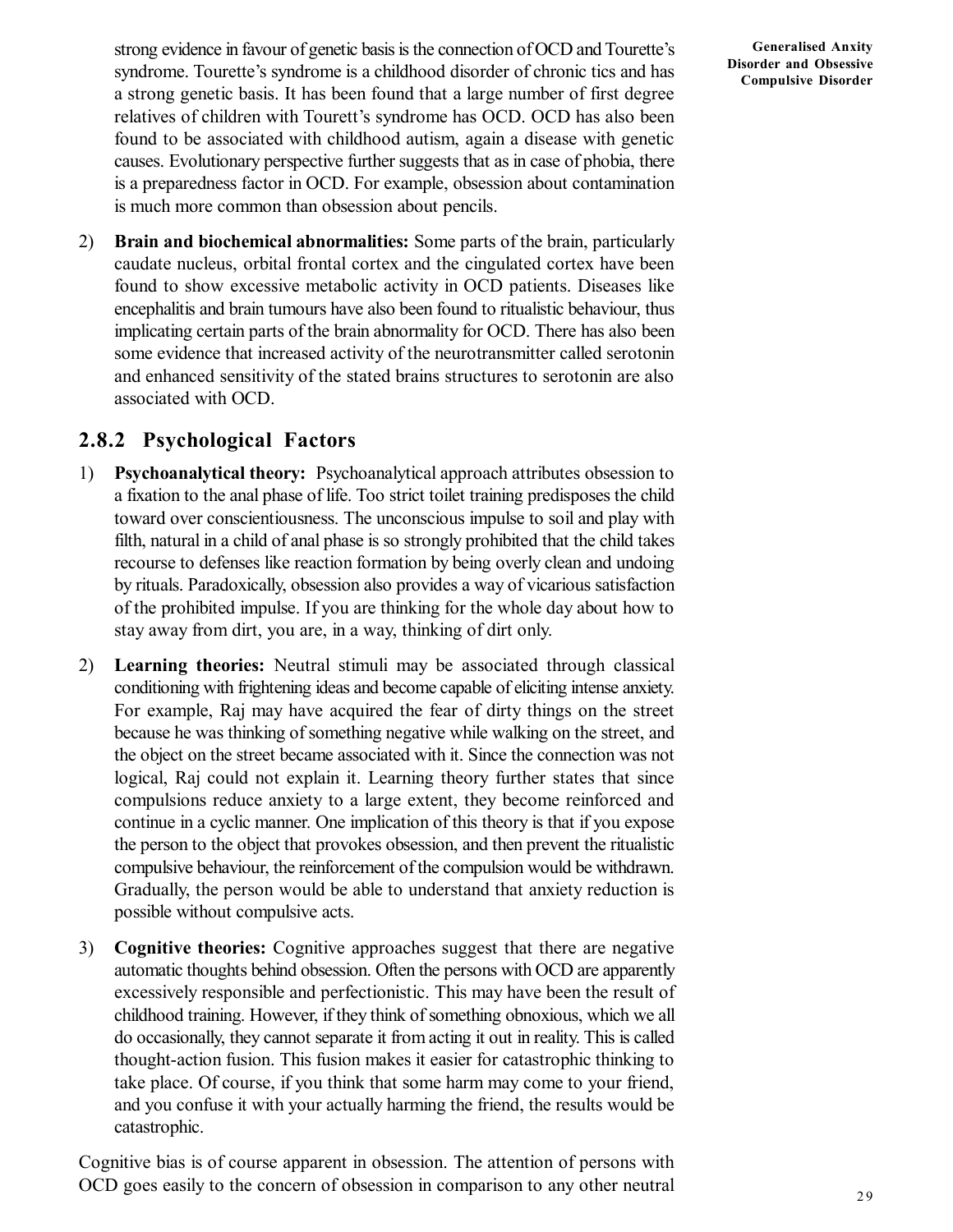stimulus. They seem to have problem in information processing as well. Their memory seems to be selectively distorted as they cannot remember if they have done a thing properly or not, resulting in repetitive behaviour. They also have difficulty in suppressing irrelevant information.

# **2.9 TREATMENT OF OBSESSIVE COMPULSIVE DISORDER**

Psychoanalytically oriented therapy or insight therapies are of little use for OCD patients. Behaviour therapy and medication are most popularly used modes of therapy. Behaviour therapy seems to have a higher percentage of completed treatment, compared to medication.

The specific behaviour therapy that works best for the OCD is the Exposure and Response Prevention (E&RP). In E&RP you need to encourage the person to expose themselves to their obsessions. Then they must prevent themselves from the ritualistic acting out of the compulsions to get rid of the anxiety generated by the obsession. As they are repeatedly faced with their fear and can reduce their anxiety without compulsion they get 'habituated' to the new experience.

For example if you want to treat a lady who is bothered by the intrusive thought of possible harm of her husband, and then counts up to seven to protect him from the harm, you must first allow her to be subject to the thought. This is exposure. Then you have to prevent her from counting. You may distract her by discussing the possibility of the harm and after some talking she may feel the fear of harm a bit less. Then you reinforce this behaviour and ask her to practice it. You can give her homework as well so that she may record the number of successful response prevention at home. Gradually she may be convinced that obsessive anxiety may go away even without the counting.

Among the medicines used most frequently with OCD cases are Clomipramine and Fluoxetine.

It has been observed that the improvement rate is moderate. Particularly when the medicine is discontinued there is chance of relapse unless behaviour therapy has been continued along with medicine.

You need to remember that OCD is one of the most difficult to cure diseases. However, even if the entire range of obsessive thoughts and compulsive acts cannot be cured, it is possible to reduce its severity considerably so that one can lead a considerably successful life.

.....................................................................................................................

# **Self Assessment Questions** 1) Define obsession and compulsion. ..................................................................................................................... ..................................................................................................................... ..................................................................................................................... 2) How prevalent is OCD in the population? ..................................................................................................................... .....................................................................................................................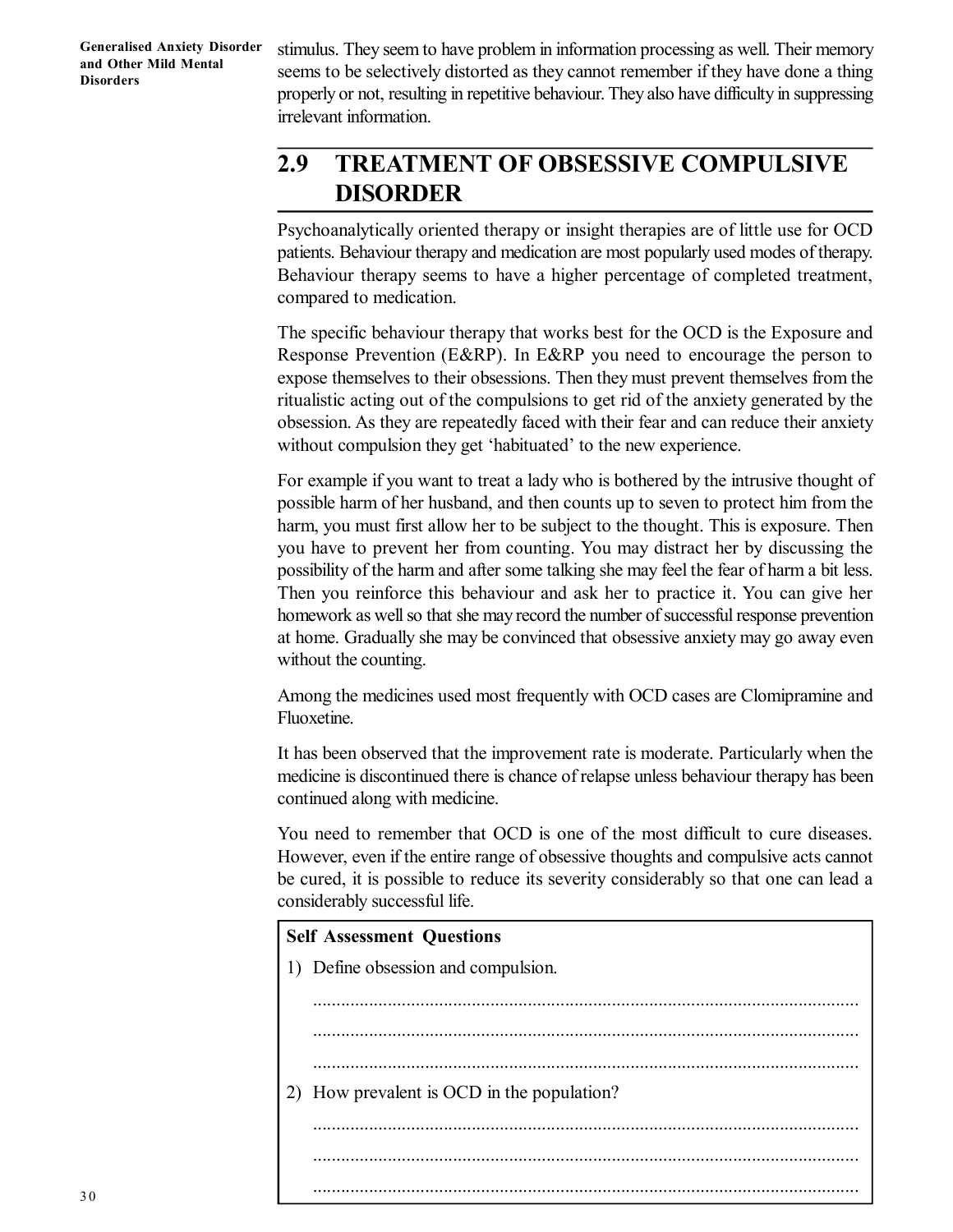3) What is thought-action fusion? ..................................................................................................................... ..................................................................................................................... ..................................................................................................................... ..................................................................................................................... 4) Write *True* (T) or *False* (F) beside the statement a) There can be cases with obsessions only with no symptom of compulsion ( ). b) In terms of learning theory compulsions are maintained by reinforcement, since they reduce anxiety (a). c) E&RP stands for Exposure and Repeated Practice ( ).

**Generalised Anxity Disorder and Obsessive Compulsive Disorder**

## **2.10 LET US SUM UP**

In this unit we have focussed specifically on two Anxiety disorders which have relatively long term and pervasive impact on functionality. We have learnt the symptoms and clinical features of the Generalised Anxiety Disorder and Obsessive Compulsive Disorder. The prevalence of these disorders in the general population and time of onset have also been discussed. We have learnt about their aetiologies in terms of biological and psychological factors. We have also been acquainted with some of the biological and psychological treatment approaches to these disorders. For both of these disorders medicine has only moderate success. Psychoanalytically oriented treatment also has little impact. Cognitive behavioural approach seems to be the best option.

# **2.11 UNIT END QUESTIONS**

- 1) Discuss the symptoms and clinical features of Generalised Anxiety Disorder with case examples.
- 2) State the prevalence rate of Generalised Anxiety Disorder.
- 3) Discuss the aetiological factors of Generalised Anxiety Disorder.
- 4) Discuss the treatment options of Generalised Anxiety Disorder.
- 5) Discuss the symptoms and clinical features of Obsessive Compulsive Disorder with case examples.
- 6) State the prevalence rate of Obsessive Compulsive Disorder.
- 7) Discuss the aetiological factors of Obsessive Compulsive Disorder.
- 8) Discuss the treatment options of Obsessive Compulsive Disorder.

# **2.12 GLOSSARY**

**Generalised Anxiety Disorder :** Persistent excessive anxiety and worry on a number of things, which the person finds difficult to control.